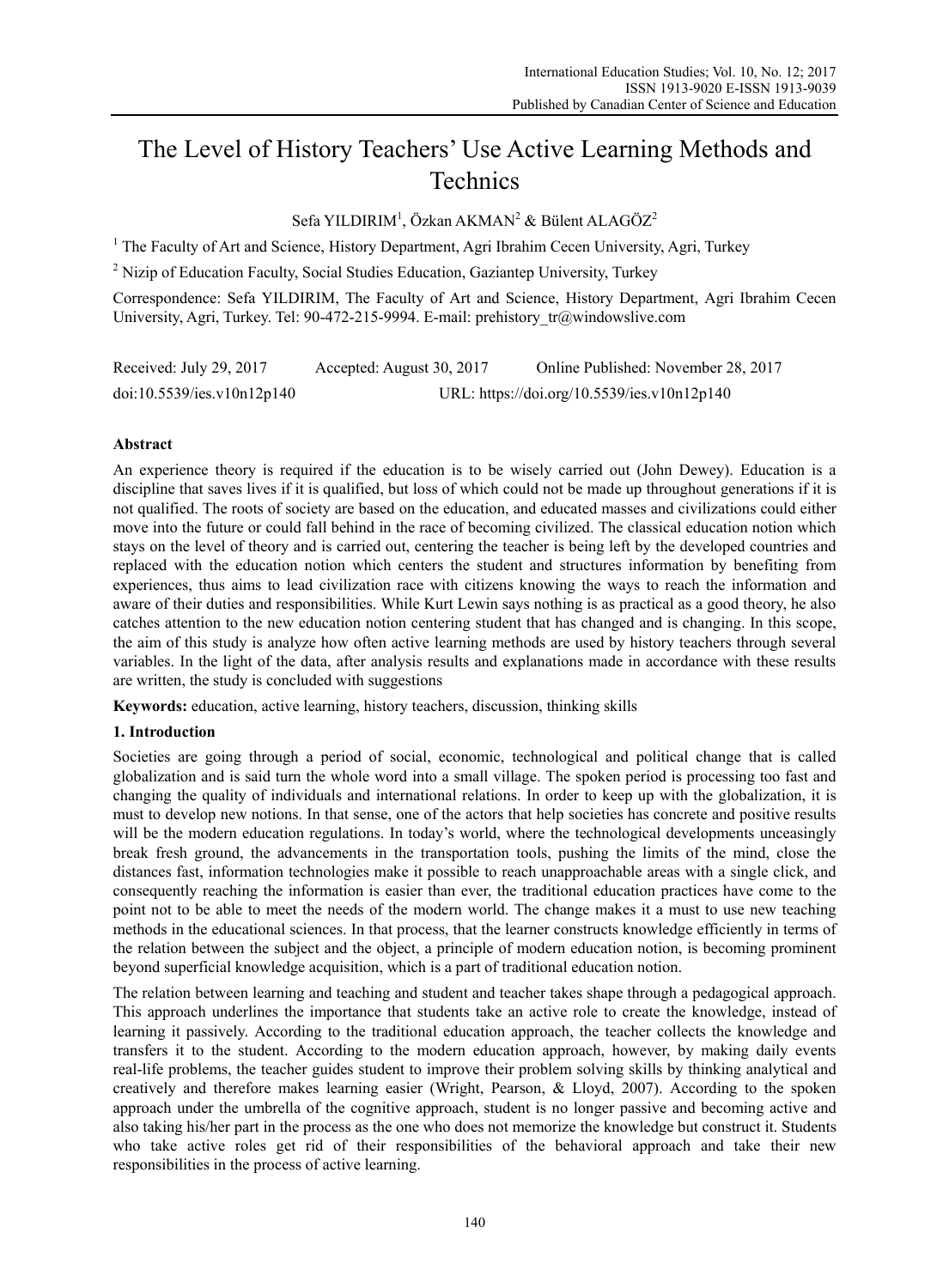As writers of different areas interpret several words in different ways, it is not possible to make a definition of active learning that can be accepted universally. Surprisingly, the way educators use the term of "active learning" is more based on intuitional understanding than a common definition. In addition to this, it is possible to emphasize on the differences about how much universal some definitions and terms that are generally accepted. Active learning is generally defined as any kind of teaching method that guides students during the process of learning. In short, active learning requires students to carry out meaningful learning activities and think about what they do. Yet, many academicians claim that the whole learning is naturally active and that students actively participate in the class while listening to official presentations. However, the analysis of the study literature shows that students ought to do more than mere listening. They should read, write, discuss or try to solve problems. Most importantly, in order for students to participate in the active learning, they should take on the high level tasks of thinking such as analysis, syntheses and evaluation. Most significantly, they should improve their high level thinking skills such as analysis, syntheses and evaluation so that they could participate in active learning (Bonwell & Eison, 1991).

Active learning means the activities introduced in the class. The main elements of it are student's activeness and participation during the process of learning. Active learning is generally compared to the traditional class in which students passively get knowledge from the educators (Prince, 2004). Many educators accept that the ideal learning experience comes from the classes in which students are prepared to actively construct knowledge and get in the process of learning, instead of taking knowledge passively, and the teachers who teach those classes. This approach is generally called "active learning" (Cook & Babon, 2016; Gibbs, 1992). Even if the active learning does not have a universal definition, Scheyvens et al. (2008) make the best definition of the active learning by saying what it is not: students passively listen to the speech given by the instructor. Those who support active learning claim that active learning methods could contribute to the development of high level thinking skills in students. And this will encourage a "deeper" approach that forms a basis for students to learn and to make some meaning of the knowledge (Bonwell & Eison, 1991; Gibbs, 1992; Hanson & Moser, 2003; Scheyvens et al., 2008).

Bonwell and Eison (1991, p. 19), have listed the various features of active learning:

- Students do more than listening;
- The transition of the knowledge and the development of the students' skills are less emphasized;
- Students start thinking in high level (in other words analysis, syntheses and evaluation);
- Students take part in activities (ex. Reading, discussion and writing);
- More importance should be put on students to discover their own attitudes and values.

In real, students, instead of learning via classes, learn beforehand and they revise, analyze and examine what they learn through the interaction with other students and instructors (Cook & Babon, 2016). But, especially the big and telling-based classes could pose a hindrance to encourage active learning for both educators and students (Buckley, Bain, Luginbuhl, & Dyer, 2004; Klein, 2003). Literature underlines the importance of the fact that students should be able to discuss the learning process through such technics as discussion, problem solving, presentations, group working and role playing and that this process should be inter-active as much as possible so that they could take part in it (Gibbs, 1992; Revell & Wainwright, 2009). Additionally, students should be prepared with the required information and confident to be able to participate in group discussions about the basic concepts while coming to the class. It has been notified by the academicians that preparations works like reading the texts before the class increase the capacity and the confident of the students to participate in the class (Revell & Wainwright, 2009; Scheyvens et al., 2008; Williams, 1992).

Collaborator learning might refer to any kind of teaching method in which students work as small groups towards a single and common aim (Millis & Cottel, 1998). Therefore, it could be viewed that the collaborator learning contains all teaching methods that are group-based, including cooperative learning (Millis & Cottell, 1998; Felder, Brent, & Stice, 2002). However, some writers divide collaborator learning from cooperative learning due to the fact that they are based on different historical developments and philosophical roots (Bruffee, 1995). In both interpretations, the main element of the cooperative learning is the emphasis on the student interaction, instead of seeing learning as a single activity (Prince, 2004).

Cooperative learning could be defined as a structured group work in which students follow their common goals while they are evaluated individually (Millis & Cottell, 1997; Feden & Vogel, 2003). While there are different cooperative learning models existing (Slavin, 1983; Stahl, 1994), the common view is that the focus should be on cooperation, instead of competition, to encourage learning (Prince, 2004).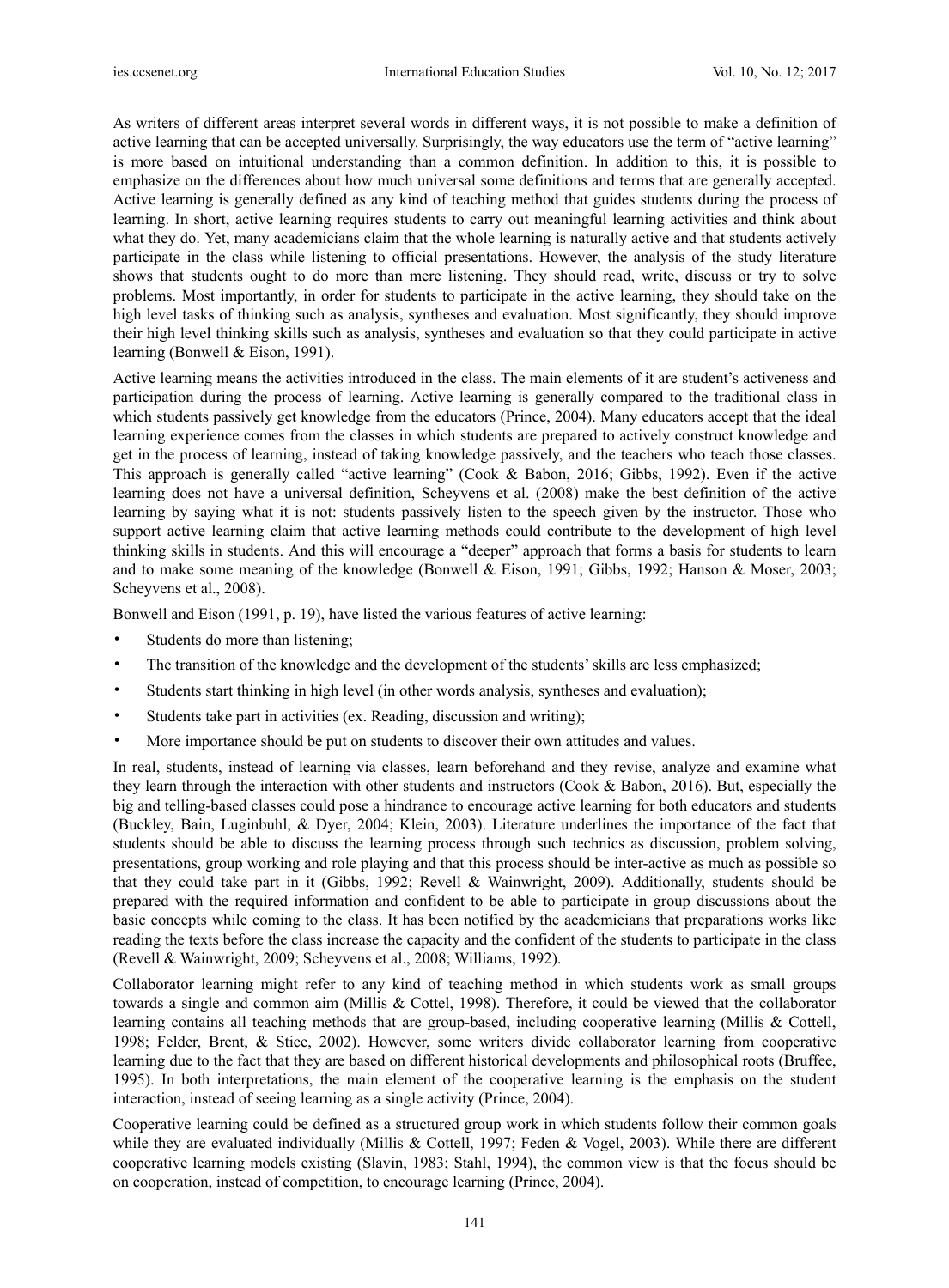Active learning has recently been catching much more attention. Generally, it has been presented or perceived as a radical change to the traditional learning and has been discussed within poles. Active learning has attracted strong supporters from the instructors among which there are ones looking for alternatives to the traditional education methods. However, skeptical instructors perceive it as another actor in a long line of educational orientations (Ptrince, 2004).

Prince (2004) approached to the topic within engineering, and mentioned about questions for many instructors about what the active learning is and how much it is different from traditional engineering education. He underlined that the engineering teaching is already an "active" one due to the assignments and laboratories. In addition to the confusions, he defended how the common forms of active learning and engineering faculty are different from one another and most of the engineering faculties do not tend to research the educational literature for the answers.

On the other hand, Gal, Islam, and Ghahramani (2017) and Cohn, Ghahramani, and Jordan (1986) expressed that active learning had positive results in the field of mechanical engineering. They drew attention to the fact that one of the biggest problems in mechanical operations is to obtain labelled data and this could be a long, tiring and expensive process and could cause the distribution of mechanical learning systems to be non-affordable. While defending that a system learns from little data and a frame in which user can himself choose which knowledge to be labelled would be a frame which could operate mechanical learning more broadly, they added that such frames in the field of education are called active learning. Again, while Gonen, Sabato, and Shalev-Shwartz (2013), Zuluaga, Sergent, Krause, and Püscheş (2013), Du et al. (2017), who question the place of active learning in mechanical engineering teaching, expressed that active learning is a repetitive sampling  $\&$ labelling procedure and in each repetition, a sample is chosen for hand-labelling and this is expected to increase the performance of the assortative, approved the activity of active learning from a different perspective.

Another study by Streveler and Menekse (2017), which approaches to the subject from engineering perspective, starts with questioning the risk of asking whether active learning is beneficial or not and shows that they carry two concerns within that scope. According to the authors, this question is not answered clearly. In real, the meta-analysis done by Freeman, Eddy, McDonough, Smith, Okoroafor, Jordth, and Wenderoth (2014) concluded that the active students averagely learn more than the passive ones. The significance of this difference matched up with the findings of the study conducted by Springer, Stanne & Donovan (1999). Prince (2004) underlined that active learning does not cause statistically a significant difference, but there are generally positive views about active learning in the literary review in which he put forward the roles of the activity-based learning and passive learning methods for the engineering education. These consistent results make us sure that active learning methods make learning attractive for students and therefore there emerges a positive increase in learning (Streveler & Menekse, 2017).

Including the reports of National Research Council (Bransford, Brown & Cocking 2000), American Psychology Association (1997) and many other academicians (Baxter-Magolda, 1999; Boyatzis, Cowen & Kolb 1995; Keeton, Sheckley & Griggs 2002; Light, 2001; Mentkowski and Associates, 2000; Zull 2002), the attempts to improve higher education concentrate on improvement of the process of learning in education by operating the research called "the new science of research" (Branford et al., 2000). Some of those researches focus on the notion of experiential learning. Experiential learning is mis-taught to students as the tools and methods to gain the experiences that they could learn. However, the experiential learning is more than anything an education philosophy based on the thing Dewey (1938) called as "experience theory". According to Dewey (1938), the traditional education was defined by the practical tradition; it did not need the theory very much. But, the new experiential the approach to education needed a solid experience of practice to lead the action. In this paper, we examine the experiential learning theory (Kolb, 1984) and related studies, and how this knowledge could be used to increase the learning in higher education (Kolb & Kolb, 2005).

#### **2. Method**

## *2.1 Aim of the Study*

The aim of this study is to evaluate the active learning methods and technics used by history teachers in classes in terms of various reliables (sex, abroad experience, work experience and participation in conferences).

#### *2.2 Participants of the Study*

This study was conducted with history teachers working in the towns called Erzurum, Sivas, Ağrı, Gaziantep and Tokay in 2014-2015 school year fall and spring semesters. The total participants are 123. 79 of the participants (64.2%) are men, 44 ones (35.5 %) are women. 103 of the participants (83.7%) have bachelor's degree, 20 ones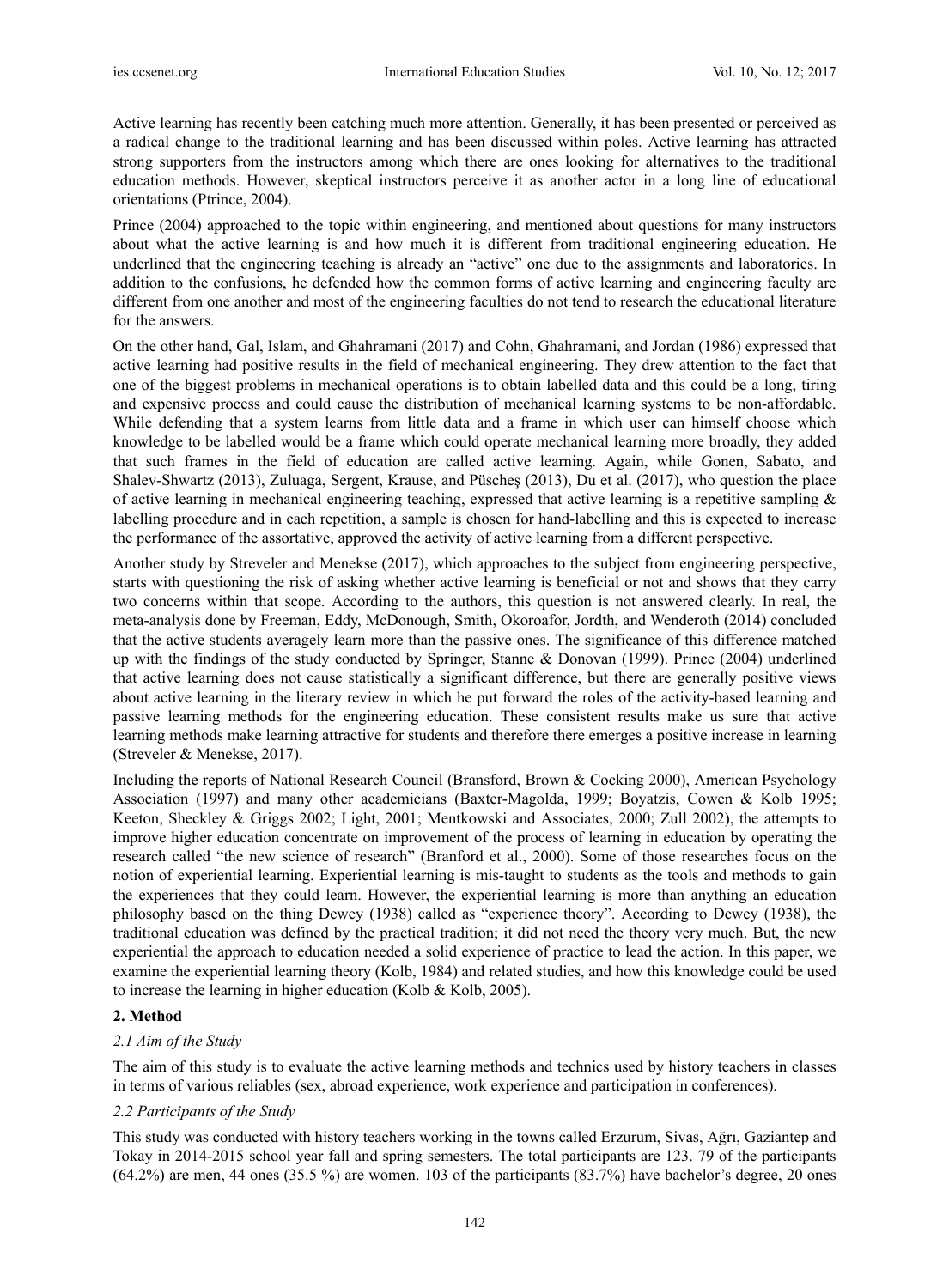(16.3%) have master's degree. 80 ones of the participants (65%) are history graduates, 43 ones (35%) are history teaching graduates. 4 of the participants (3.3%) have abroad experiences, while 119 one (96.7%) have never been to abroad. In terms of professional seniority, 20 ones (16.3%) are 0-1 year, 51 ones (41.5%) are in 1-5 years, 20 ones (16.3%) are in 6-10 years, 12 ones (9.8%) are in 11-15 years, 8 ones (6.3%) are in 21-25 years and 12 ones (9.8%) are in 26-30 years. 16 of the participants consisted of trainee teachers (13.00%), 87 of them are regular teachers (70.7%) and 20 ones consisted of administrators (16.3%). 40 of the participants work in the districts (32,5%), and 83 ones work in the city centers (67.5)%. When it comes to the educational events such as seminars and workshops that participants take part in to improve themselves, while 71 of them have participated (57.7%), 52 ones have never done so (42.3%).

## *2.3 The Research Design*

In this study, relational screening model that is one of the quantitative research techniques was used. Relational screening models are research models that aim to define the existence of covariance between two or more variables and its level (M. Gall, J. Gall, & Borg, 2014). In descriptive analysis, what events, objects, beings and institutions and various areas are (Kaptan, 1991) are tried to be explained with descriptive statistics like frequencies, percentage, average and standard deviation.

## *2.4 Data Collection Tools*

The data of the study was obtained by usinf the "Survey of Active Learning Methods and Technics" prepared by the researcher. Before scale form was operated on the study group, validity and reliability works were done and Cronbach Alpha Reliability Index was calculated as 0.83. The survey consists of 73 articles that are about active learning methods and technics level of knowledge. The scale that was prepared in fivefold likert scale was operated as "I don't know at all, I know little, I know but I never used, I know and I sometimes use, I know and I most of the time use". Participants gave points to this fivefold likert type survey, ranging from 1 to 5.

#### *2.5 Data Analysis*

The data analysis was evaluated with One Way ANOVA and Post Hoc Turkey Test methods by using SPSS 18.00 package program. Also, correlation analyses were made for frequencies and percentage calculations. As the articles 21th and 23th were not commented by the participants at all, there emerged no value. The values like variance and average about active learning methods and technics are presented in no. 1.

### **3. Findings and Comments**

In this section, independent t test analyzes of teachers' use of active learning methods and techniques according to gender, foreign country experience and participation in seminars related to professional experience; according to the position of the place where he worked, according to the division in which he graduated, the year of his seniority, the status at the school where he was employed Anova test analysis is conducted. Independent t test analysis results are given in Table 1 according to gender differences.

Table 1. Independent t test results according to gender differences

|     | Gender n average                | sh |  | df.                  |      |
|-----|---------------------------------|----|--|----------------------|------|
| Man | 79 208.8734 5.79580 .259 -1.065 |    |  | 121                  | .289 |
|     | Woman 44 215,0455 5.37311       |    |  | $-1.149$ 109.387 253 |      |

As it is seen in Table 1, there is no significant difference between teachers' gender differences ( $p$  $> 0.05$ ). Independent t test analysis results according to foreign country experience are given in Table.

Table 2. Independent t test analysis results according to foreign country experience

| Having experience of going abroad | n  | average  | sh      |       |        |         |      |
|-----------------------------------|----|----------|---------|-------|--------|---------|------|
| ves                               |    | 239,0000 | 2.83324 | 6.175 | .860   |         | .000 |
| no                                | 19 | 210.1429 |         |       | 10 185 | 118 000 |      |

As it is seen in Table 2, there is a significant difference  $(p \le 0.05)$  in favor of teachers with foreign experience according to the results of the independent t test according to the experiences of the teachers abroad. Accordingly, it is seen that teachers who have experience going abroad use more active learning techniques and methods. Table 3 gives the results of independent t test analysis according to participation in seminars related to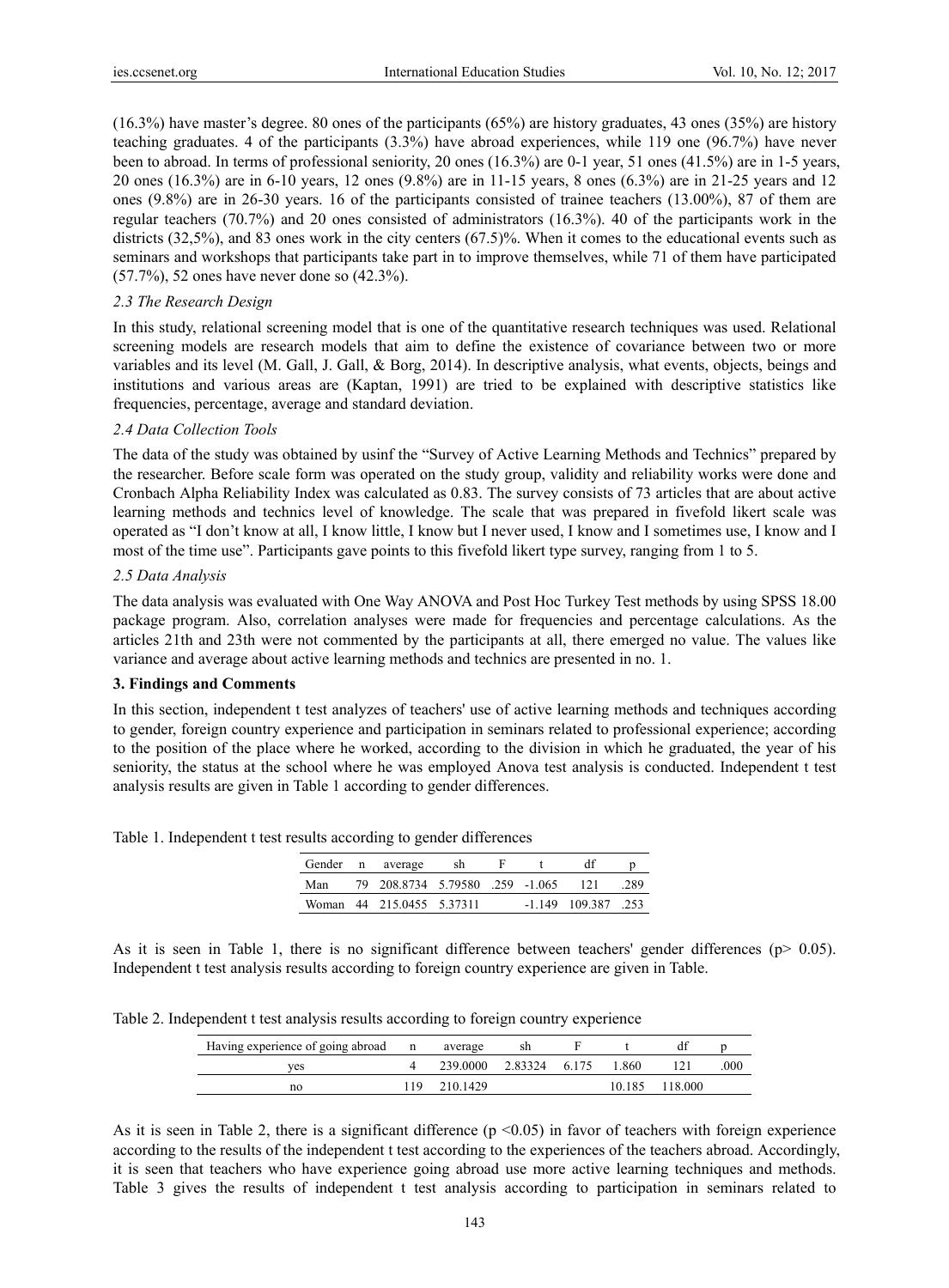professional experience.

Table 3. The results of independent t test analysis according to participation in seminars related to professional experience

| Participation in seminars n |                  |                               |         |        |      |
|-----------------------------|------------------|-------------------------------|---------|--------|------|
| Yes                         |                  | 202.5493 3.20178 8.174 -3.777 |         | 121    | .000 |
| N٥                          | 222.7308 4.46058 |                               | $-3676$ | 98 116 |      |

As it is seen in Table 3, independent t test results according to participation in seminars, workshops and training programs related to professional experiences reveals significant results in favor of teachers who did not participate in these studies ( $p \le 0.05$ ). Teachers who did not participate in the seminars are more likely to use active learning techniques and methods. In this case, the result is that the seminars are not done in a proper way for the purpose. The analysis results of Anova test according to the department that the teacher graduated in table 4 are given.

Table 4. Anova test according to the department that the teacher graduated

| Department              | N   | average  | sd       | sh      | Ki-kare    | df  | f     | p     |
|-------------------------|-----|----------|----------|---------|------------|-----|-------|-------|
| History                 | 80  | 208.8250 | 28.30743 | 3.16487 |            |     | 1.228 | 0.270 |
| <b>History Teaching</b> | 43  | 215.2791 | 35,00770 | 5.33862 |            | 121 |       |       |
| Total                   | 123 | 211.0813 | 30.82755 | 2.77963 |            | 122 |       |       |
| Between Groups          |     |          |          |         | 1164.986   |     |       |       |
| In Groups               |     |          |          |         | 114776.201 |     |       |       |
| Total                   |     |          |          |         | 115941.187 |     |       |       |
|                         |     |          |          |         |            |     |       |       |

As it is shown in Table 4, in terms of the departments where the teachers graduated no significant difference is found according to the results of Anova test ( $p$  > 0.05). It is seen that the teachers' use of the active learning methods and techniques are not affected by the departments they graduated. Table 5 shows the results of the Anova test analysis according to the seniority year in the profession.

|  |  |  |  |  |  |  | Table 5. The results of the Anova test analysis according to the seniority year in the profession |
|--|--|--|--|--|--|--|---------------------------------------------------------------------------------------------------|
|--|--|--|--|--|--|--|---------------------------------------------------------------------------------------------------|

| the seniority year in the profession | N   | average  | sd       | sh       | kikare     | df  | f      | p    |
|--------------------------------------|-----|----------|----------|----------|------------|-----|--------|------|
| 0-1 Year                             | 20  | 253.8000 | 16.76337 | 3.74840  |            | 5   | 15.739 | .000 |
| 1-5 Years                            | 51  | 205.3137 | 23.32423 | 3.26605  |            | 117 |        |      |
| 6-10 Years                           | 20  | 206.6000 | 18.23357 | 4.07715  |            | 122 |        |      |
| $11-15$ Years                        | 12  | 202.6667 | 21.78128 | 6.28771  |            |     |        |      |
| 21-25 Years                          | 8   | 187.5000 | 59.33200 | 20.97703 |            |     |        |      |
| $26-30$ Years                        | 12  | 196.0000 | 7.38549  | 2.13201  |            |     |        |      |
| Total                                | 123 | 211.0813 | 30.82755 | 2.77963  |            |     |        |      |
| Between Groups                       |     |          |          |          | 46623.540  |     |        |      |
| In Groups                            |     |          |          |          | 69317.647  |     |        |      |
| Total                                |     |          |          |          | 115941.187 |     |        |      |

As it is seen in Table 5, according to the results of the Anova test in terms of the seniority of the profession, it is found that it is significant for the teachers between 0-1 years in the profession ( $p \le 0.05$ ). According to this, it is seen that teachers who are between 0-1 in profession use active learning methods and techniques more. Teachers with more seniority in the profession have seen less use of these methods and techniques. Table 6 gives the results of Anova test analyzes according to their positions in the school where they are working.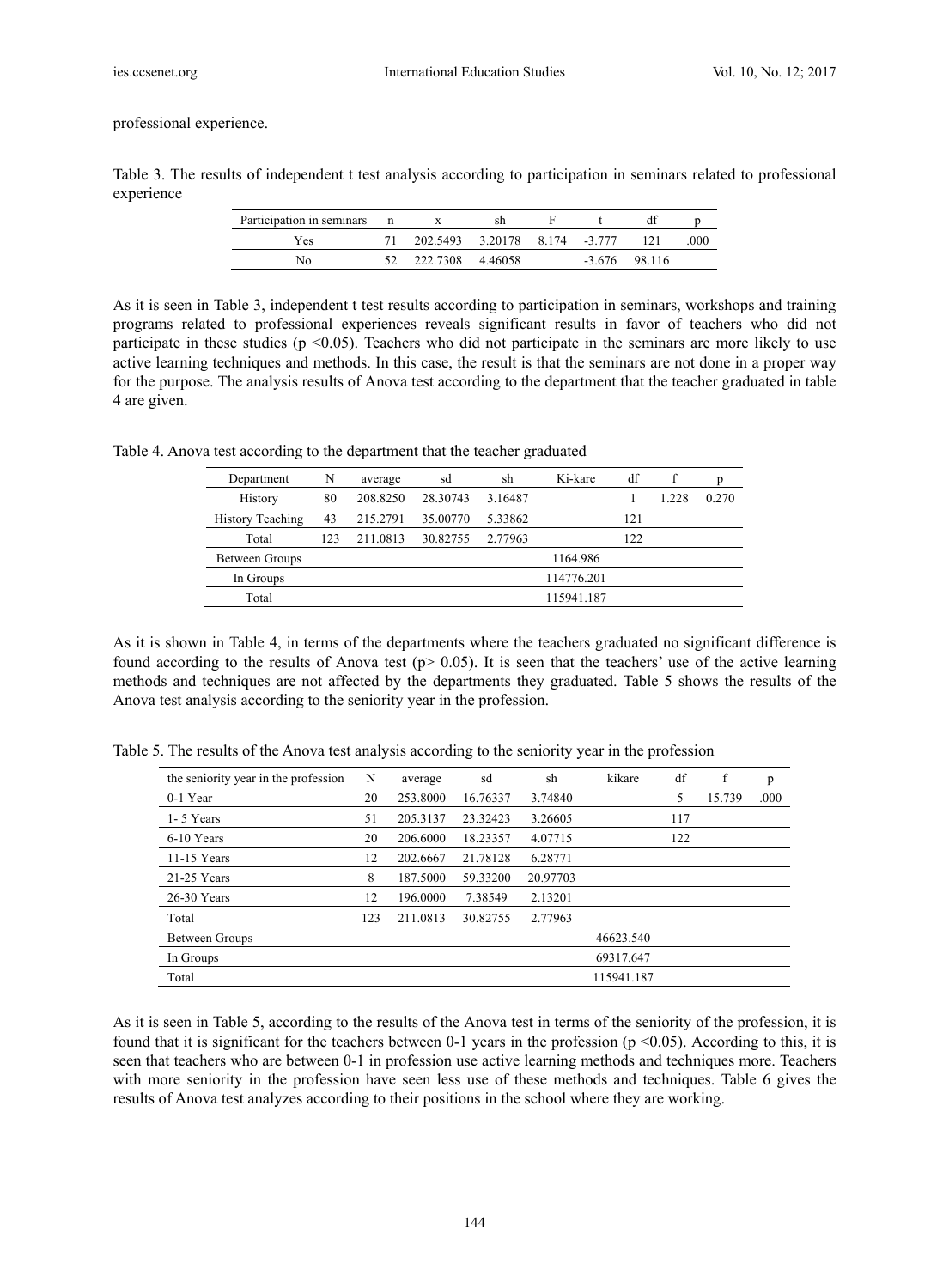| Their positions in the school | N   | average  | sd       | sh      | Ki-kare    | df  | F     | p    |
|-------------------------------|-----|----------|----------|---------|------------|-----|-------|------|
| Intern                        | 16  | 232.5000 | 33.59762 | 8.39940 |            |     | 6.944 | .001 |
| Principal Teacher             | 87  | 210.6552 | 26.72418 | 2.86513 |            | 120 |       |      |
| Administrator                 | 20  | 195.8000 | 36.68013 | 8.20193 |            | 122 |       |      |
| Total                         | 123 | 211.0813 | 30.82755 | 2.77963 |            |     |       |      |
| Between Groups                |     |          |          |         | 12026.332  |     |       |      |
| In Groups                     |     |          |          |         | 103914.855 |     |       |      |
| Total                         |     |          |          |         | 115941.187 |     |       |      |

Table 6. Anova test analysis according to their positions in the school where they are working

As it is shown in Table 6, the results of the Anova test according to the positions of the teachers in the schools are important for the intern teachers ( $p \le 0.05$ ). It has been understood that teachers who started teaching in schools use more active learning methods and techniques than administrators or principle teachers who work in schools. Among these teachers, it is revealed that administrators use less of these methods and techniques. According to the position of the place in Table 7, Anova test is given to the analysis results.

Table 7. Anova test results according to the position of the place where they work

| Geographical Position | N   | ortalama | sd       | sh      | Ki-kare    | df  |        |      |
|-----------------------|-----|----------|----------|---------|------------|-----|--------|------|
| Province              | 40  | 236.4500 | 29.76054 | 4.70555 |            |     | 59.338 | .000 |
| City                  | 83  | 198.8554 | 22.96611 | 2.52086 |            | 121 |        |      |
| Total                 | 123 | 211.0813 | 30.82755 | 2.77963 |            | 122 |        |      |
| Between Groups        |     |          |          |         | 38149.022  |     |        |      |
| In Groups             |     |          |          |         | 77792.165  |     |        |      |
| Total                 |     |          |          |         | 115941.187 |     |        |      |

As shown in Table 7, the results of the Anova test based on the geographical location of the teachers' working place are significant in favor of teachers in the province ( $p \le 0.05$ ). According to the teachers in the province, they are using more active learning methods and techniques.

#### **4. Conclusion and Suggestions**

The data shows that there is no statistically meaningful difference between sex and active learning. Erdem, Uzal, and Ersoy (2006, also concluded that there is no difference between science and physics teachers' level of teaching methods use and their sexes in the study they conducted nationwide. And Narin and Aybek (2010) reported that social studies teachers' choice of teaching methods do not show a meaningful difference statistically in terms of sexes, teaching methods choices do not change because of sexes. According to the researchers, considering that analytical thinking skills do not change due to sexes, it could be an expected result that teaching methods used by teachers who have high capacity of analytical thinking are the methods that make students active, reach the conclusion on their own, learn by living, ask, question and those that aim to raise individuals who are open to discuss different ideas. On the other hand, Tokdemir (2013), who has researched about history teachers' ideas and methods about the use of discussion method for teaching secondary education history class, has reported that while history teachers' ideas about the use of discussion change due to the type of school, professional seniority and their sexes, it is observed that the type of school from which they graduated do not have an effect, which could not be said to be meaningful, on the use of discussion method in history classes. Lastly Uzal, Erdem and Ersoy (2016), could not find any meaningful difference between maths/sciences (science and technology) teachers' sexes and their ideas about in-class teaching methods.

The findings of the study show that teachers with abroad experience use active learning methods and technics more often. It could be said that the teachers who spent some time especially in the Western countries, whose education system is improved, saw the right examples about the enough use of methods and technics in question by living is effective on this result. Studies show that constructed operations are the most frequently referred teaching methods in other countries. The most significant difference between Turkey and international averages is that small group works and the check of assignments are less often referred in Turkey (Martin, Mullis, & Foy, 2009; OECD, 2009; Uzal et al., 2016).

It was observed that the teachers who do not attend in-service education seminars are more often to use active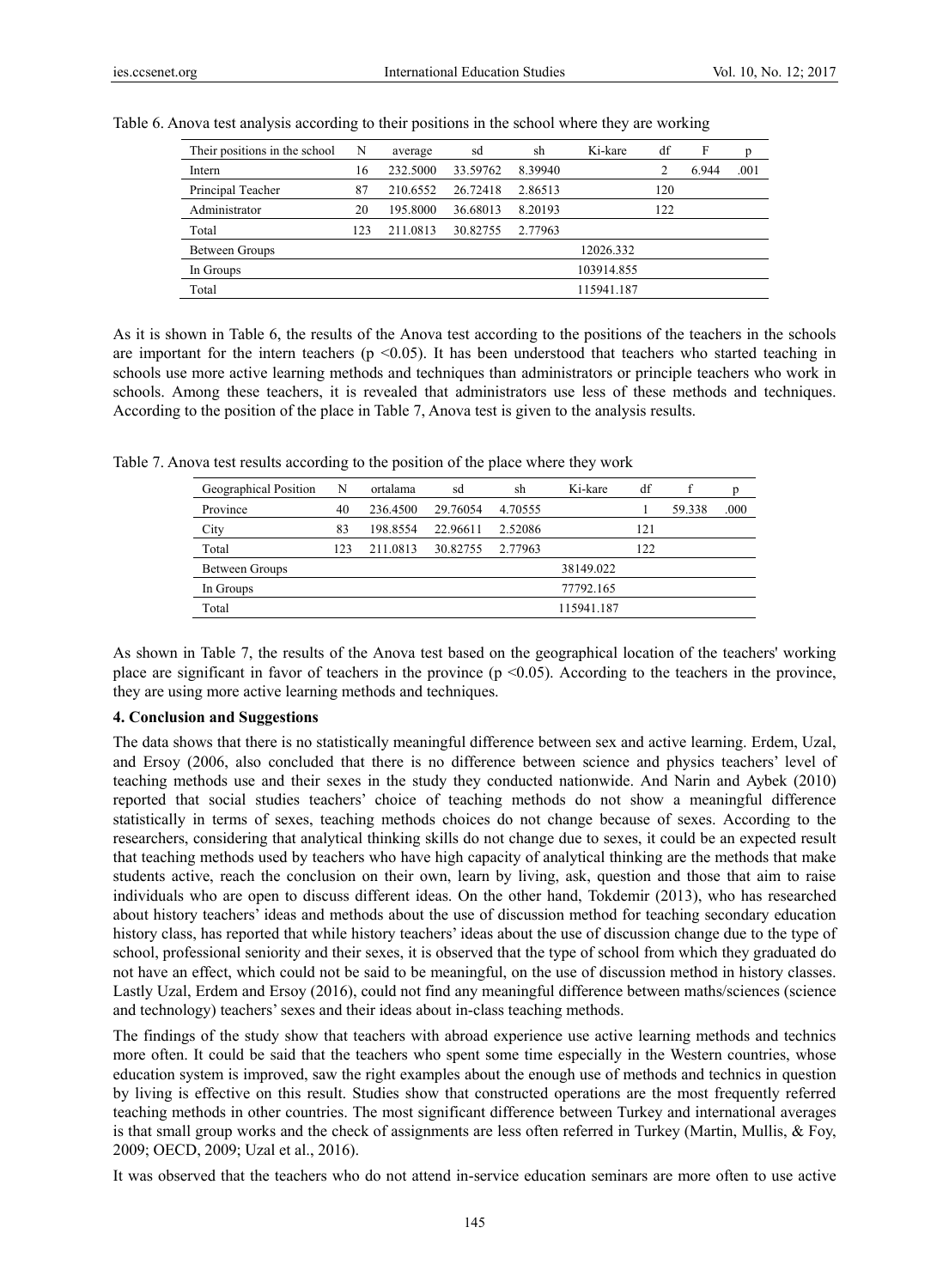learning technics and methods. Thus, it becomes clear that seminars are not organized in the way that is not suitable for their purposes. Narin and Aybek (2010) also concluded that the teaching methods social studies teachers prefer do not change in accordance with whether taking in-service education seminar or not. In the study, in which it is expressed that the reason for this is that in-service education seminars are not organized suitable for their purpose, the teachers have commented that in-service education services are organized in a limited amount of time, as big crowded groups and mostly not given by individuals who are experts in their fields. In that sense, it has been assumed that either the teachers do not benefit enough from in-service education seminars or in-service education seminars could not fill their purpose (Narin & Aybek, 2010).

In the light of findings of the study, the history teachers expressed that among active learning methods and technics, while they most frequently use "problem solving" (avg. 3.9), "examining sample event" (avg. 3.9), "brain storming" (avg. 3.8), "developing project" (3.7) and "thinking otherwise" (avg. 3.7), those they less frequently use are "find the treasure" (avg. 1.9), "snowball" (1,9) and "jigsaw" (avg. 1.7). Question-answer technic, which is one of the traditional teaching methods and technics, is in the middle with 2.2 average. V. Aktepe and L. Aktepe (2009) found that telling is the most frequently used method in science and technology teaching. The second and the third methods are experimenting in either laboratory or in classroom. While student is passive for telling, s/he is active for the experiment. The students want the discussion method, but its ratio is so low. Question-answer, "tour" outside of class or school and "observation", project and problem solving methods are occasionally used, but drama is never used (V. Aktepe & L. Aktepe, 2009). Çelikkaya and Kuş (2009) put forward that while social studies generally teachers use technics and methods like discussion, question-answer, brain storming, presentation, project all the time, they use technics and methods such as benefiting from the source person, tour-observation, telling and drama quite less often. Öztürk (2004) has expressed that geography teachers keep on using classical teaching methods, but they "never" use the method of tour-observation, which is one of the irreplaceable elements for geography teaching. According to the author, teachers has expressed that question-answer method is mostly used, while the students has expressed it is only mere telling method. Whereas teachers said the less frequently used method is the project, the students made it clear that it is tour-observation method that they less frequently encounter. Şimşek, Hırça, and Coşkun (2012) have expressed that the active learning methods science and technology teachers most frequently use are "question-answer, telling and problem solving" (telling is not actually an active learning method), and the methods they less frequently use are "tour-observation and project developing". Yıldırım (2011) concluded that science and technology and math teachers use the teaching methods in which students are passive in almost every single class. On the other hand, Yıldırım discovered that the constructed, practical classes in which student are active occurs between 25% and 50%. The number of the studies which claim that project developing method is not paid enough attention by the teachers is quite high (Aydede, Çağlayan, Matyar, & Gülnaz, 2006; Duban & Küçükyılmaz, 2008; Aktepe & Aktepe, 2009; Güneş, Dilek, Hoplan, Çelikoğlu, & Demir, 2010; Geçer & Özel, 2012; Güneş, Dilek, Çelikoğlu, & Demir, 2012; Uzal et al., 2016).

The discussion, one of the important active learning methods, could not be used in the classes very often due to both lack of capacity and the concerns caused by it. The average of 2,7 ratio also contributes to this scene. In literature, there are researches which defend the idea that because of both the sensitiveness of the topic (Akman, 2016; Byford, Lennon, & Russel, 2009; Demircioğlu, 2016; Hess, 2004; Kaya, Güven, & Günal, 2013; Philpott, Clabough, McConey, & Turner, 2011; Reitano, Kivunja, & Porter, 2008; Seng & Jaffar, 2014; Stradling, Noctor, & Baines, 1984; Waliaula, 2011; Zembylas & Kambani, 2012) and that it is a method that is time consuming and requires being prepared (Dean & Joldoshaieva, 2007; Dube, 2015; McKernan, 1982; Merryfield, 1993; Oulton, Day, Dillon, & Marcus, 2004; Waliaula, 2011), social studies teachers do not include this method in classes very much while teaching controversial topics.

The departments from which the teachers have graduated do not affect the active learning methods and technics they use. In other words, no relation between the teaching methods history teachers prefer and the higher education institution from which they have graduated could be found. Therefore, it could be said that the higher education institutions from which the teachers have graduated do not affect the teaching methods they prefer. But, Erdem et al. (2006) put forward that science and physics teachers' level of use of teaching methods could change in accordance with the education institutions from which they have graduated.

It was observed that teachers who have work a year or less work experiences tend to use active teaching methods and technics more, and those who have high professional seniority tend to use them less. It was understood that in schools, the teachers who just started their profession use the active learning methods and technics much more, in comparison to the administrators or regulars teachers working in school. Besides, Şimşek, Hırça, and Coşkun (2012), has caught attention to the fact that the science and technology teachers who just started their careers are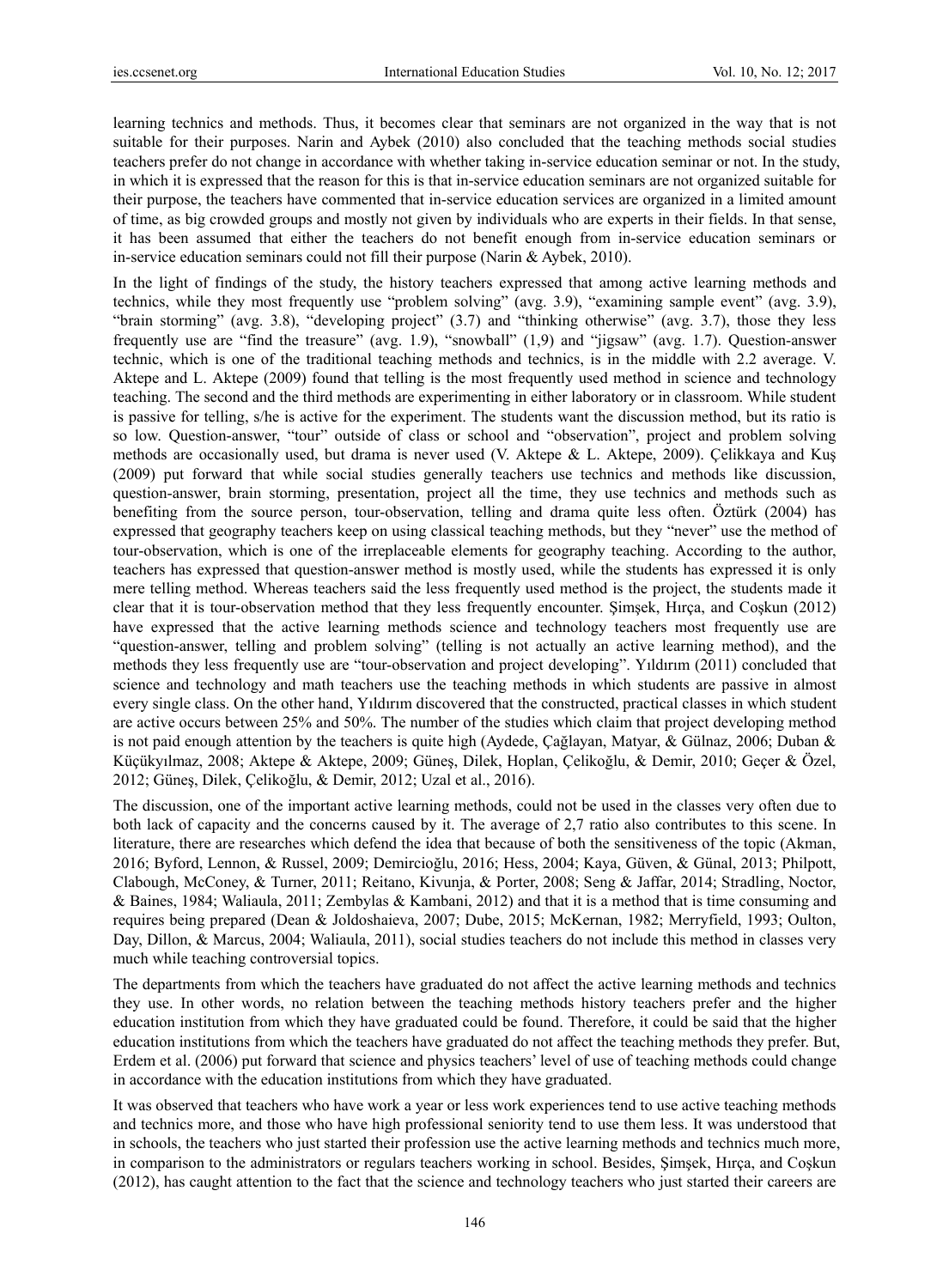more willing to use active learning methods and technics more, and explained that the reason why is they are more idealist. According to the study, the more they gain experience, the less idealist they become (Şimşek, Hırça, & Coşkun, 2012). Erdem et al. (2006) concluded that the teachers' level of use of teaching methods differentiates in accordance with professional seniority, but it does not change in terms of the type of school in which they work. However, it is also known that in recent years, Education Faculties have been organizing their education programs according to the constructive approach and it is recommended that classes be based on teacher candidates and be taught in parallel with new approach and developments and this view is placed in the operations. But, the level of the fact that these suggestions and expectations take place is yet low and change and improvement should be provided. It could be foreseen that teachers that have been working in school for so long and have not had the opportunity and chance to refresh themselves have more needs and lacks in the spoken subject (Uzal et al., 2016). Narin and Aybek (2010), who has reached conclusion opposing to the finding, have determined that there is a difference in favor of those who have higher professional seniority in the relation between teachers' professional seniority and the active learning methods they choose to use.

That the teachers are not good enough at using different teaching methods together could be resulted from lack of information about method features, lack of understanding of the importance of using them together and lack of experience in these areas. Besides, the concern to finish off the class in time might be effective on this. For, using different methods could require more time. Yeşil (2006) notified significant inadequacies at using methods in the study Yeşil conducted on the teaching quality of social studies teachers. According to Özkal, Güngör, and Çetingöz (2004), one of the important reasons why students do not choose social studies is the teaching methods that are used. Doğan (2004) notified that the methods that teachers mostly prefer are question-answer, telling and discussion. Apart from that, Emiroğlu (2002) concluded that T.R revolution history and kemalism class teachers could not move beyond the classical choices when it comes to the use and choosing of teaching methods in the study conducted by Emiroğlu. And the mentioned classical methods are knowledge-based and do not require material use (Yeşil, 2009).

The data shows that history teachers give place to computer aided teaching technics in their classes (avg. 3.6). Yet, according to the data of international research, computer and educational technologies are not very much used in Turkey. According to 58,8 % of the students, computer and educational technologies are rarely used (Yıldırım, 2011). According to the national data, however, the situation in our country is much more optimistic (Uzal et al., 2016). Nevertheless, teachers could not make students participate actively in teaching activities in classes/lessons (Yıldırım, 2011; Uzal et al., 2016).

One of the requirements for teachers to use active learning methods and technics efficiently is to develop skills of critical-creative thinking and problem solving. For, the teachers who could improve these skills will also prefer the teaching methods that aim to improve these skills more. In other words, since critical thinking require to question, research, and think scientifically, the methods the teachers with high level of capacity to think critically prefer to use for teaching classes will also be active learning methods.

That some of the public funding is spared in order for teachers to gain abroad experience will also have a positive effect on teachers' use of active learning methods and technics in their classes. Especially, a research trip organized for the countries that have well developed education system will contribute a lot to teachers.

It is a surprising and saddening result that the teachers that do not attend in-service education seminars use active learning methods and technics more efficiently. The purpose of the seminars in question should be to tell the recent innovations and developments in education to teachers. It could be claimed that a seminar understanding that does not teach active learning.

When the literature is examine, it is observed that teacher-based teaching method is not very common, it is not left out altogether, yet. When Einstein said "I do not teach my students, I teach them how to learn, he pointed out the inadequacies of classical education approach and what is important is that student learn by himself/herself. In order to do that, the teacher candidates should graduate, acquiring the reading habit and embracing the discussion culture. The idealism of the newly graduate teachers is very much important, even essential for this matter. It will play an essential role to create an education army full of qualified teachers that are ready to improve themselves and constantly refresh themselves in order to endure the struggles of teaching occupation and to have inner satisfaction. Therefore, it will play the most significant and essential role for the teachers that both increase the quality of their classes and, by centering students, raise qualified individuals with citizenship consciousness and responsibility that construct knowledge according to their own experiences by using different active learning methods and technics together.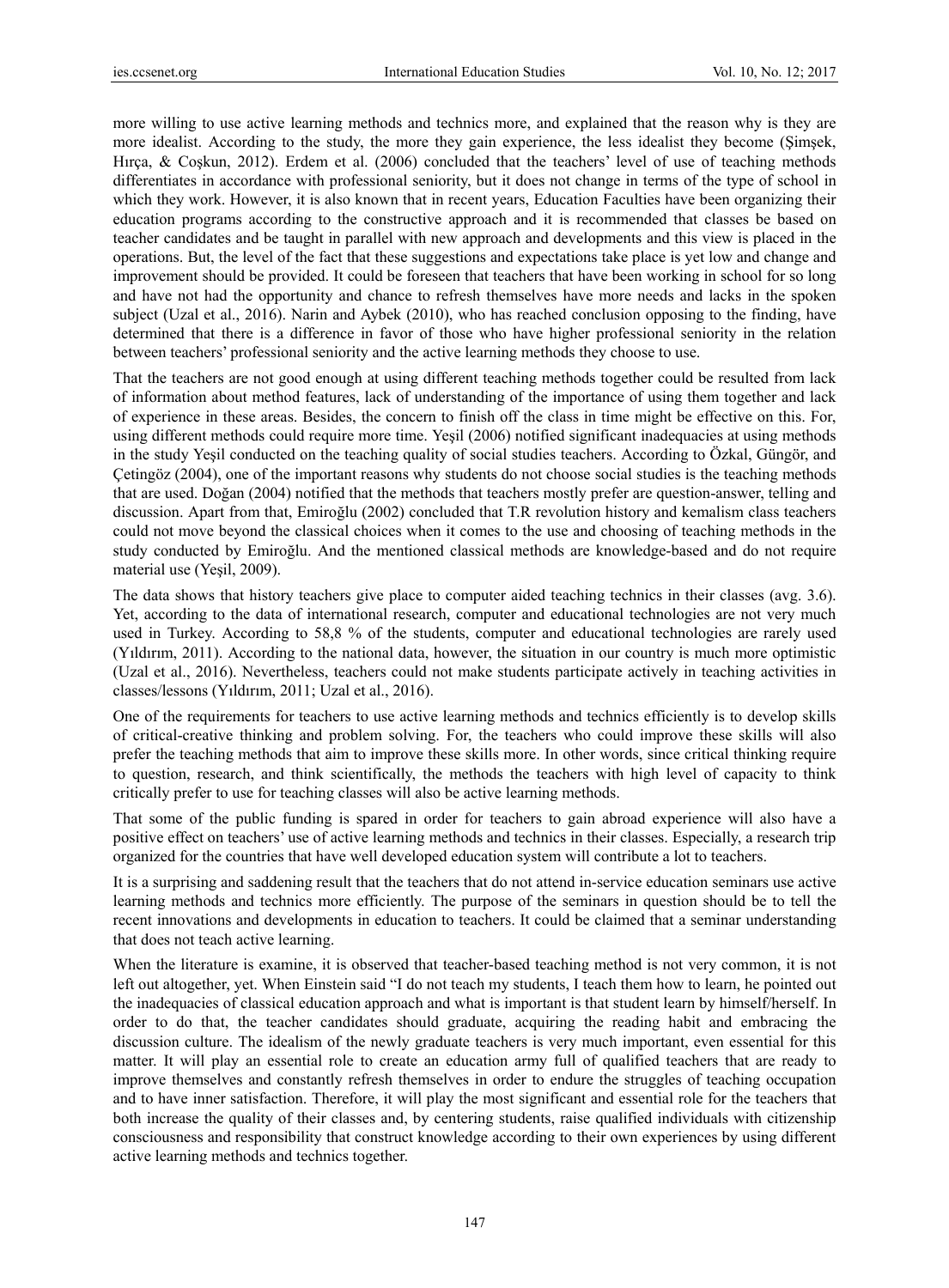### **References**

- Akman, Ö. (2016). Status of the Usage of Active Learning and Teaching Method and Techniques by Social Studies Teachers. *Universal Journal of Educational Research*, *4*(7), 1553-1562. https://doi.org/10.13189/ujer.2016.040708
- Aktepe,V., & Aktepe, L. (2009). Fen ve teknoloji öğretiminde kullanılan öğretim yöntemlerine ilişkin öğrenci görüşleri: Kırşehir BİLSEM örneği. *Ahi Evran Üniversitesi Kırşehir Eğitim Fakültesi Dergisi*, *1*(10), 69-80.
- American Psychological Association Board of Affairs. (1997). *Learner-centered psychological principles: A framework for school redesign and reform*. Retrieved from http://www.apa.org/ed/lcp.html
- Aydede, M. N., Çağlayan, Ç., Matyar, F., & Gülnaz, O. (2006). Fen ve teknoloji öğretmenlerinin kullandıkları öğretim yöntem ve tekniklerine ilişkin görüşlerinin değerlendirilmesi. *ÇÜ Eğitim Fakültesi Dergisi*, *3*(32), 24-33.
- Baxter-Magolda, M. B. (1999). *Creating contexts for learning and self-authorship*. Nashville, TN: Vanderbilt University Press.
- Bonwell, C. C., & Eison, J. A. (1991). *Active Learning: Creating Excitement in the Classroom*. 1991 ASHE-ERIC Higher Education Reports. ERIC Clearinghouse on Higher Education, The George Washington University, One Dupont Circle, Suite 630, Washington, DC 20036-1183.
- Boyatzis, R. E., Cowen, S. S., & Kolb, D. A. (1995). *Innovation in professional education: Steps on a journey from teaching to learning*. San Francisco: Jossey-Bass.
- Bransford, J. D., Brown, A. L, & Cocking, R. R. (2000). *How people learn: Brain, mind experience, and school*. Washington DC: National Academy Press.
- Bruffee, K. A. (1995). Sharing our toys: Cooperative learning versus collaborative learning. *Change: The Magazine of Higher Learning*, *27*(1), 12-18. https://doi.org/10.1080/00091383.1995.9937722
- Buckley, G. L., Bain, N. R., Luginbuhl, A. M., & Dyer, M. L. (2004). Adding an "active learning" component to a large lecture course. *Journal of Geography*, *103*(6), 231-237. https://doi.org/10.1080/00221340408978607
- Byford, J., Lennon, S., & Russel, W. B. (2009). Teaching controversial issues in the social studies: a research study of high school teachers. *The Clearing House: A Journal of Educational Strategies, Issues and Ideas*, *82*(4), 165-170. https://doi.org/10.3200/TCHS.82.4.165-170
- Çelikkaya, T., & Kuş, Z. (2009). Sosyal bilgiler öğretmenlerinin kullandıkları yöntem ve teknikler. *Uludağ Üniversitesi Eğitim Fakültesi Dergisi*, *22*(2), 741-758.
- Cohn, D. A., Ghahramani, Z., & Jordan, M. I. (1986). Active learning with statistical models. *Journal of artificial intelligence research*, *4*, 129-145.
- Cook, B. R., & Babon, A. (2016). Active learning through online quizzes: better learning and less (busy) work. *Journal of Geography in Higher Education*, *41*(1), 24-38. https://doi.org/10.1080/03098265.2016.1185772
- Dean, B., & Joldoshaieva, R. (2007). Key strategies for teachers new to controversial issues. In H. Claire, & C. Holden (Eds), *The Challenge of Teaching Controversial Issues* (pp. 175-187). Trentham Books Limited: USA.
- Demircioğlu, İ. H. (2016). Tarih derslerinde tartışmalı konuların kullanımı: Türk tarih öğretmenlerinin görüşleri. *Kastamonu Eğitim Dergisi*, *24*(1), 147-162.
- Dewey, J. (1938). *Education and experience*. New York: Simon and Schuster.
- Doğan, C. (2004). Sınıf öğretmenlerinin derslere ilişkin görüşleri ve tercih ettikleri öğretim yöntemleri. *Türk Eğitim Bilimleri Dergisi*, *2*(2), 193-203.
- Du, B., Wang, Z., Zhang, L., Zhang, L., Liu, W., Shen, J., & Tao, D. (2017). Exploring representativeness and informativeness for active learning. *IEEE transactions on cybernetics*, *47*(1), 14-26. https://doi.org/10.1109/TCYB.2015.2496974
- Duban, N., & Küçükyılmaz, E. A. (2008). Primary education pre-service teacher's opinions regarding to the use of alternative measurement-evalution methods and techniques in practice schools. *Elemantary Education Online*, *7*(3), 769-784.
- Dube, O. (2009). Addressing current controversial issues through the social studies curriculum: making social studies come alive. *European Journal of Educational Studies*, *1*(1), 25-34.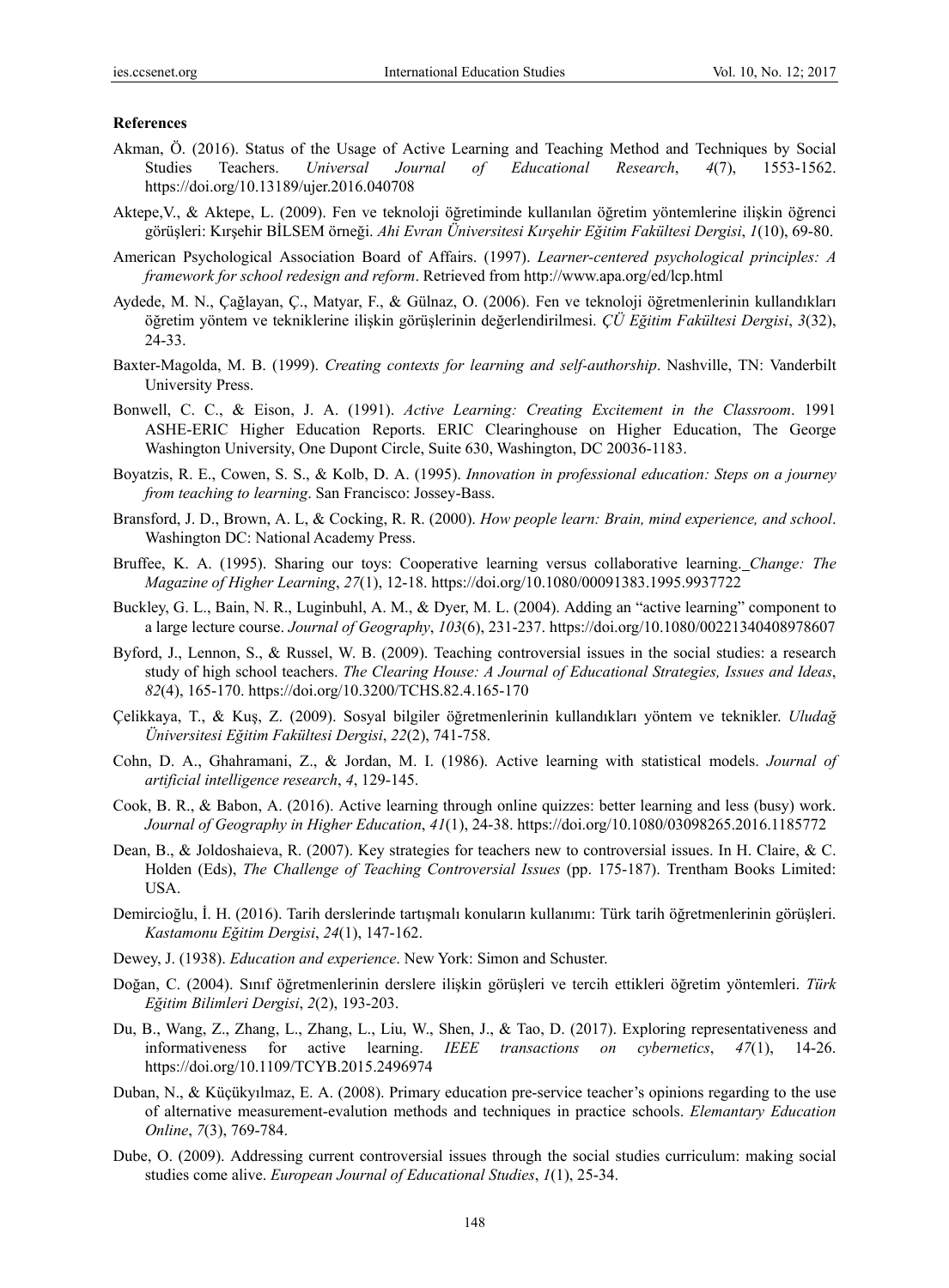- Erdem,A., Uzal, G., & Ersoy, Y., (2006). *Fen Bilgisi/Fizik Öğretmenlerinin Eğitim Sorunları: Gelişmeleri Sürekli İzlemeleri ve Gerekli Yenilikleri Edinmeleri* (Araştırma Raporu). TFV Yayını, Tekirdağ.
- Feden, P. D., & Vogel, R. M. (2003). *Methods of teaching: Applying cognitive science to promote student learning*. McGraw-Hill Humanities, Social Sciences & World Languages.
- Felder, R., Brent, R., & Stice, J. (2002). *National Effective Teaching Institute: Workshop Materials*. In 2002 American Society for Engineering Education Annual Conference, Montreal, Quebec, Canada.
- Freeman, S., Eddy, S. L., McDonough, M., Smith, M. K., Okoroafor, N., Jordt, H., & Wenderoth, M. P. (2014). Active learning increases student performance in science, engineering, and mathematics. *Proceedings of the National Academy of Sciences*, *111*(23), 8319-8320. https://doi.org/10.1073/pnas.1319030111
- Gal, Y., Islam, R., & Ghahramani, Z. (2017). Deep Bayesian Active Learning with Image Data. *arXiv preprint arXiv:1703.02910*.
- Gall, M. D., Gall, J. P., & Borg, W. R. (2014). *Applying educational research: How to read, do, and use research to solve problems of practice*. Pearson Higher Ed.
- Geçer, A., & Özel, R. (2012). İlköğretim fen ve teknoloji dersi öğretmenlerinin öğrenmeöğretme sürecinde yaşadıkları sorunlar (English). *Educational Sciences: Theory & Practice*, *12*(3), 2237-2255.
- Gibbs, G. (1992). *Improving the quality of student learning: Based on the Improving Student Learning Project funded by the Council for National Academic Awards*. Technical and Education Services.
- Gonen, A., Sabato, S., & Shalev-Shwartz, S. (2013). Efficient active learning of halfspaces: An aggressive approach. *The Journal of Machine Learning Research*, *14*(1), 2583-2615.
- Günal, H., & Kaya, R. (2016). Tarih Öğretmenlerinin Tartışmalı ve Hassas Konuların Öğretimi Sırasında Yaşadıkları Çekince ve Sorunlar (Erzurum Örneği). *Türk Tarih Eğitimi Dergisi*, *5*(1), 44-73.
- Güneş,T., Dilek, N. Ş., Çelikoğlu, M., & Demir, E. S. (2012). The using of the teaching methods and techniques by science and technology teachers and class teachers. *Cypriot Journal of Educational Sciences*, *7*(2), 82-91.
- Güneş,T., Dilek, N. Ş., Hoplan, M., Çelikoğlu, & Demir, E. S. (2010). Öğretmenlerin alternatif değerlendirme konusundaki görüşleri ve yaptıkları uygulamalar. *In International Conference on New Trends in Education and Their Implications*, 11-13.
- Hanson, S., & Moser, S. (2003). Reflections on a discipline-wide project: Developing active learning modules on the human dimensions of global change. *Journal of Geography in Higher Education*, *27*(1), 17-38. https://doi.org/10.1080/0309826032000062441
- Hess, D. (2004). Controversies about controversial issues in democratic education. *PS: Political science and politics*, 257-261. https://doi.org/10.1017/S1049096504004196
- Kaptan, S. (1991). *Bilimsel araştırma ve istatistik teknikleri*. Gazi Üniversitesi.
- Kaya, R., Güven, A., & Günal, H. (2013). Öğretmenlerin gözüyle çağdaş tarihin öğretimi: Erzurum Örneği. *Tarih Okulu Dergisi (TOD)*, *6*(16), 555-587.
- Keeton, M. T., Sheckley, B. G., & Griggs, J. K. (2002). *Efficiency and effectiveness in higher education*. Dubuque, IA: Kendall/ Hunt Publishing Company.
- King, P. M. (2003). Student learning in higher education. In S. R. Komives, D. B. Woodward, Jr., & Associates (Eds.), *Student services: A handbook for the profession* (pp. 234-268). San Francisco: Jossey Bass.
- Klein, P. (2003). Active learning strategies and assessment in world geography classes. *Journal of Geography*, *102*(4), 146-157. https://doi.org/10.1080/00221340308978539
- Kolb, A. Y., & Kolb, D. A. (2005). Learning styles and learning spaces: Enhancing experiential learning in higher education. *Academy of management learning & education*, *4*(2), 193-212. https://doi.org/10.5465/AMLE.2005.17268566
- Kolb, D. A. (1984). *Experiential learning: Experience as the source of learning and development*. New Jersey: Prentice-Hall.
- Light, R. J. (2001). *Making the most of college: Students speak their minds*. Cambridge, MA: Harvard University Press.
- Martin, M., Mullis, I., & Foy, P. (2009). *TIMSS 2007 international science report*. Boston College: TIMSS &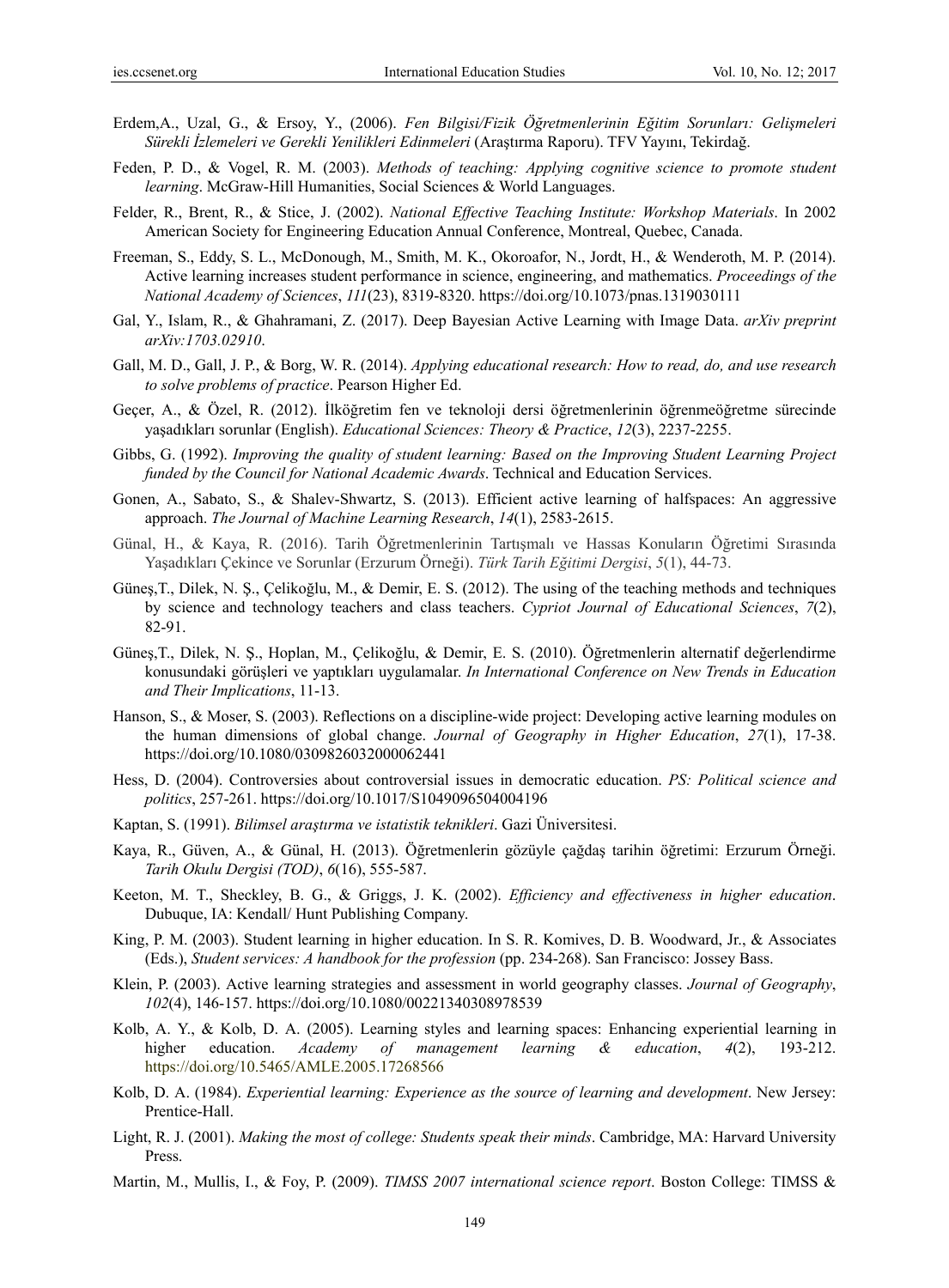PIRLS International Study Center.

- McKernan, J. (1982). Constraints on the handling of controversial issues in Northern Ireland post-primary schools. *British Educational Research Journal*, *8*(1), 57-71. https://doi.org/10.1080/0141192820080106
- Mentkowski, M., & Associates. (2000). *Learning that lasts: Integrating learning, development and performance in college and beyond*. San Francisco, CA: Jossey Bass.
- Merryfield, M, M. (1993). Responding to Gulf War: a case study of instructional decision making. *Social Education*, *57*(1), 33-41.
- Millis, B. J., & Cottell Jr, P. G. (1997). *Cooperative Learning for Higher Education Faculty. Series on Higher Education*. Oryx Press, PO Box 33889, Phoenix, AZ 85067-3889.
- Narin, N., & Aybek, B. (2010). İlköğretim ikinci kademe sosyal bilgiler öğretmenlerinin eleştirel düşünme becerilerinin incelenmesi. *Çukurova Üniversitesi Sosyal Bilimler Enstitüsü Dergisi*, *19*(1), 336-350.
- OECD. (2009). *Creating effective teaching and learning environments: First results from TALIS*. Paris: OECD Pub. https://doi.org/10.1787/9789264068780-en
- Oulton, C., Day, V., Dillon, J., & Marcus, M. M. (2004). Controversial issues-teachers' attitudes and practices in the context of citizenship education, *Oxford Review of Education*, *30*(4), 489-507. https://doi.org/10.1080/0305498042000303973
- Özkal, N., Güngör, A., & Çetingöz, D. (2004). Sosyal bilgiler dersine ilişkin öğretmen görüşleri ve öğrencilerin bu derse yönelik tutumları. *Kuramdan Uygulamaya Eğitim Yönetimi Dergisi*, *40*, 600-615.
- Öztürk, Ç. (2004). Ortaöğretim coğrafya öğretmenlerinin öğretim yöntem ve teknikleri kullanabilme yeterlilikleri. *Ahi Evran Üniversitesi Kırşehir Eğitim Fakültesi Dergisi*, *5*(2), 75-83.
- Philpott, S., Clabough, J., McConkey, L., & Turner, T. N. (2011). Controversial issues: to teach or not to teach? That is the question! *The Georgia Social Studies Journal*, *1*(1), 32‐44.
- Prince, M. (2004). Does active learning work? A review of the research. *Journal of engineering education*, *93*(3), 223-231. https://doi.org/10.1002/j.2168-9830.2004.tb00809.x
- Reitano, P., Kivunja, C., & Porter, K. (2008). *Teaching controversial issues in schools to prepare children for a sustainable global village*. Paper presented at the Australian Association for Research in Education (AARE) Conference Brisbane, November 30-December 4.
- Revell, A., & Wainwright, E. (2009). What makes lectures 'unmissable'? Insights into teaching excellence and active learning. *Journal of Geography in Higher Education*, *33*(2), 209-223. https://doi.org/10.1080/03098260802276771
- Scheyvens, R., Griffin, A. L., Jocoy, C. L., Liu, Y., & Bradford, M. (2008). Experimenting with active learning in geography: Dispelling the myths that perpetuate resistance. *Journal of Geography in Higher Education*, *32*(1), 51-69. https://doi.org/10.1080/03098260701731496
- Seng, L. K., & Jaffar, J. (2014). Academic controversy and Singapore history: context, teachers and subpublics. In M. Baildon, L. K. Seng, I. M. Lim, G. İnanç, & J. Jaffar (Eds.), *Controversial History Education in Asian Contexts* (pp. 165-180). London and New York: Routledge-Taylor & Francis Group.
- Şimşek, H., Hırça, N., & Coşkun, S. (2012). İlköğretim Fen ve Teknoloji Öğretmenlerinin Öğretim Yöntem ve Tekniklerini Tercih ve Uygulama Düzeyleri: Şanlıurfa ili Örneği. *Mustafa Kemal Üniversitesi Sosyal Bilimler Enstitüsü Dergisi*, *9*(18), 249-268.
- Slavin, R., (1983). *Cooperative Learning. Research on Teaching Monograph Series*. ERIC Digest ED242707.
- Springer, L., Stanne, M. E., & Donovan, S. S. (1999). Effects of small-group learning on undergraduates in science, mathematics, engineering, and technology: A meta-analysis. *Review of Education Research*, *69*, 21-51. https://doi.org/10.3102/00346543069001021
- Stahl, R. J. (1994). *The Essential Elements of Cooperative Learning in the Classroom*. ERIC Digest.
- Stradling, R., Noctor, M., & Baines, B. (1984). An overview. In S. Hill, & C. C. Reid (Eds.), *Teaching Controversial Issues*. Great Britain: Edward Arnold. 103-116.
- Streveler, R. A., & Menekse, M. (2017). Taking a Closer Look at Active Learning. *Journal of Engineering Education*, *106*(2), 186-190. https://doi.org/10.1002/jee.20160
- Tokdemir, M. A. (2013). *Ortaöğretim tarih dersinin öğretiminde tartışma yöntemine ilişkin öğretmenlerin görüş*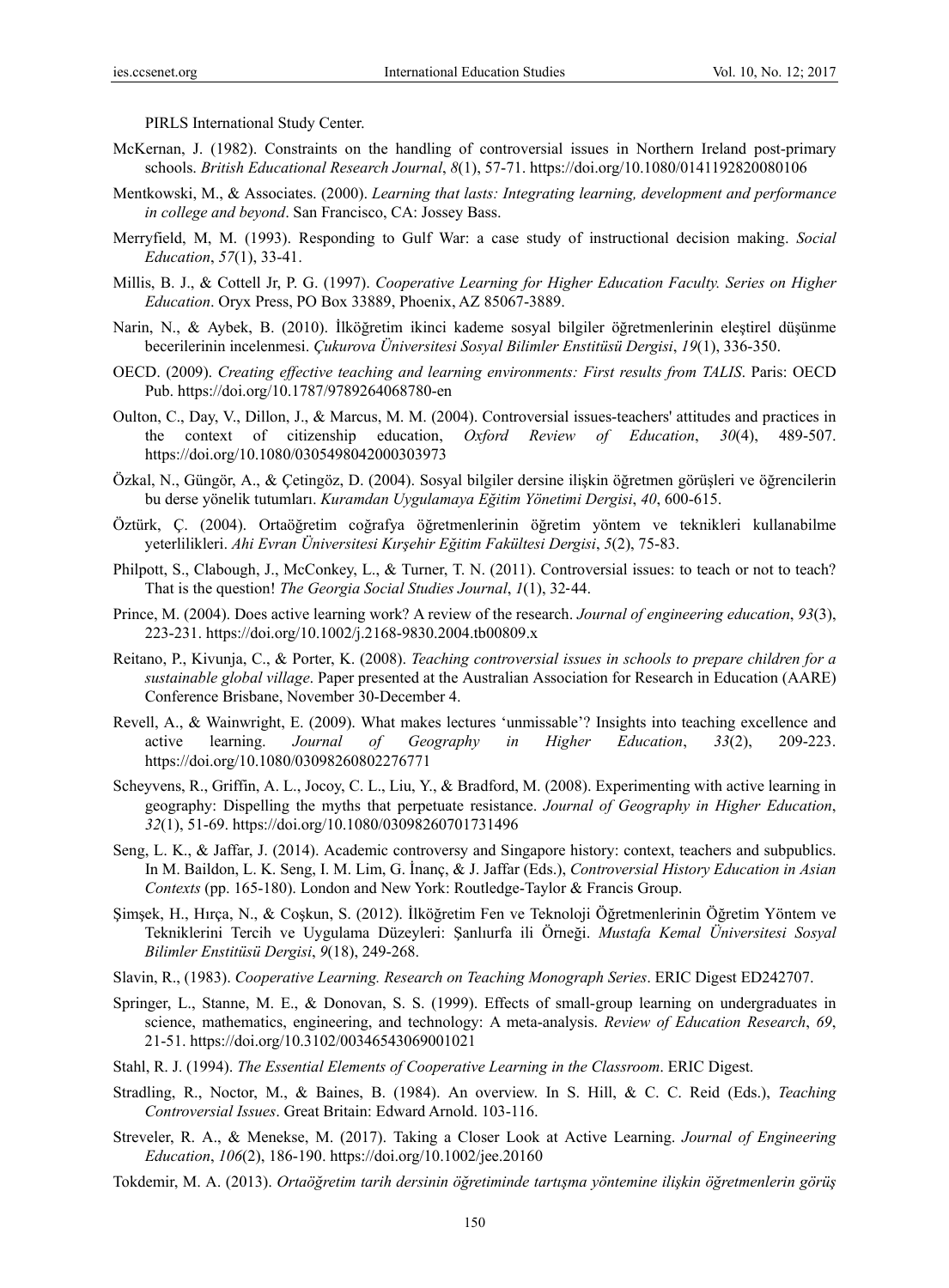*ve uygulamaları (Ankara ili örneği)* (Yayınlanmamış Doktora Tezi). Gazi Üniversitesi, Ankara.

- Uzal, G., Erdem, A., & Ersoy, Y. (2016). Bir grup matematik ve fen bilimleri öğretmeninin sınıf içinde gerçekleştirdikleri öğretim etkinliklerinin incelenmesi. *Buca Eğitim Fakültesi Dergisi*, *40*, 64-85.
- Waliaula, A. J. (2011). *Teaching local and global controversial issues in the social studies education: a comparative study of Kenyan and US high schoo*ls (Unpublished PhD thesis). University of The Ohio State, Ohio, USA.
- Williams, A. M. (1997). Making the most of assigned readings: Some alternative strategies. *Journal of Geography in Higher Education*, *21*(3), 363-371. https://doi.org/10.1080/03098269708725442
- Wright, S., Pearson, S. S., & Lloyd, K. (2007). An Interwoven Learning Exchange: Transforming Research Teaching Relationships in the Top End, Northern Australia, *Geographical Research*, *45*(2), 150-157. https://doi.org/10.1111/j.1745-5871.2007.00444.x
- Yeşil, R. (2006). Sosyal bilgiler öğretmenlerinin sınıf içi öğretim yeterlikleri. *Ahi Evran Üniversitesi Kırşehir Eğitim Fakültesi Dergisi*, *7*(2), 61-78.
- Yeşil, R. (2009). Sosyal Bilgiler Aday Öğretmenlerinin Sınıf İçi Öğretim Yeterlilikleri. *Türk Eğitim Bilimleri Dergisi*, *7*(2), 327-352.
- Yıldırım, K. (2011). Uluslararası araştırma verilerine göre Türkiye'de ilköğretim fen ve teknoloji derslerindeki öğretim uygulamaları. *Türk Fen Eğitimi Dergisi*, *8*(1), 153-174.
- Zembylas, M. and Kambani, F. (2012). The teaching of controversial issues during elementary-level history instruction Greek-Cypriot teachers' perceptions and emotions. *Theory & Research in Social Education*, *40*, 107-133. https://doi.org/10.1080/00933104.2012.670591
- Zull, J. E. (2002). *The art of changing the brain: Enriching teaching by exploring the biology of learning*. Sterling, VA: Stylus.
- Zuluaga, M., Sergent, G., Krause, A., & Püschel, M. (2013, February). Active learning for multi-objective optimization. In *International Conference on Machine Learning, PMLR*, *28*(1), 462-470.

| Methods and technics     | N   | Mean   | sd      | Variance | Methods and technics                        | N   | mean   | sd      | variance |
|--------------------------|-----|--------|---------|----------|---------------------------------------------|-----|--------|---------|----------|
| <b>Brainstorming</b>     | 123 | 3.8699 | .75704  | .573     | Empathy                                     | 123 | 2.3171 | 1.03478 | 1.071    |
| Mind Mapping             | 123 | 3.1545 | 1.11644 | 1.246    | Mutual Instruction                          | 123 | 2.6504 | 1.29301 | 1.672    |
| Concept Network          | 123 | 3.0650 | 1.17166 | 1.373    | Through Invention                           | 123 | 3.7236 | 1.05038 | 1.103    |
| Concept Map              | 123 | 3.2846 | 1.09035 | 1.189    | <b>Finding Cause-Result</b><br>Relationship | 123 | 3.4634 | 1.04248 | 1.087    |
| Project                  | 123 | 3.7967 | .96631  | .934     | Yordama Yapma                               | 123 | 3.5854 | .91371  | .835     |
| Conference               | 123 | 2.9024 | .59250  | .351     | Making Prediction                           | 123 | 3.7154 | 1.14891 | 1.320    |
| Panel                    | 123 | 3.0000 | .62725  | .393     | Thinking Aloud                              | 123 | 3.5203 | 1.14053 | 1.301    |
| Open Session             | 123 | 3.1626 | .72851  | .531     | Speaking in Order<br>(Flash)                | 123 | 3.0325 | 1.10093 | 1.212    |
| Collegium                | 123 | 2.2602 | .84773  | .719     | Teaching Someone                            | 123 | 3.0325 | .97455  | .950     |
| Forum                    | 123 | 2.7317 | .75827  | .575     | <b>Information Pouch</b><br>Paper           | 123 | 3.0650 | 1.02221 | 1.045    |
| Problem Solving          | 123 | 3.9350 | .84679  | .717     | Interview                                   | 123 | 3.1789 | 1.28058 | 1.640    |
| Case Study               | 123 | 3.9350 | .88466  | .783     | Socrates $(Q&A)$                            | 123 | 2.2846 | .96258  | .927     |
| Trip-Observation Studies | 123 | 3.6423 | 1.00922 | 1.019    | <b>Ouestion Network</b>                     | 123 | 2.7073 | 1.03013 | 1.061    |
| Simulation               | 123 | 3.1382 | .90830  | .825     | What is the problem?                        | 123 | 2.9106 | 1.56293 | 2.443    |
| Demostration             | 123 | 2.5854 | 1.13749 | 1.294    | Learning by<br>Discovery                    | 123 | 2.7480 | 1.30317 | 1.698    |
| Discussion               | 123 | 2.9024 | 1.12654 | 1.269    | Workshop                                    | 123 | 2.2927 | .92976  | .864     |
| Preparing Ven Schemes    | 123 | 2.1301 | .87740  | .770     | Find Who                                    | 123 | 2.9431 | .98597  | .972     |
| Jigsaw Method            | 123 | 1.7317 | .97571  | .952     | Sand Watch                                  | 123 | 2.0407 | 1.03542 | 1.072    |
| Computer Aided Teaching  | 123 | 3.6667 | 1.12108 | 1.257    | Station                                     | 123 | 2.2276 | .91269  | .833     |

## **Appendix 1**

| <b>Active Learning Techniques and Methods Variance Values</b> |
|---------------------------------------------------------------|
|---------------------------------------------------------------|